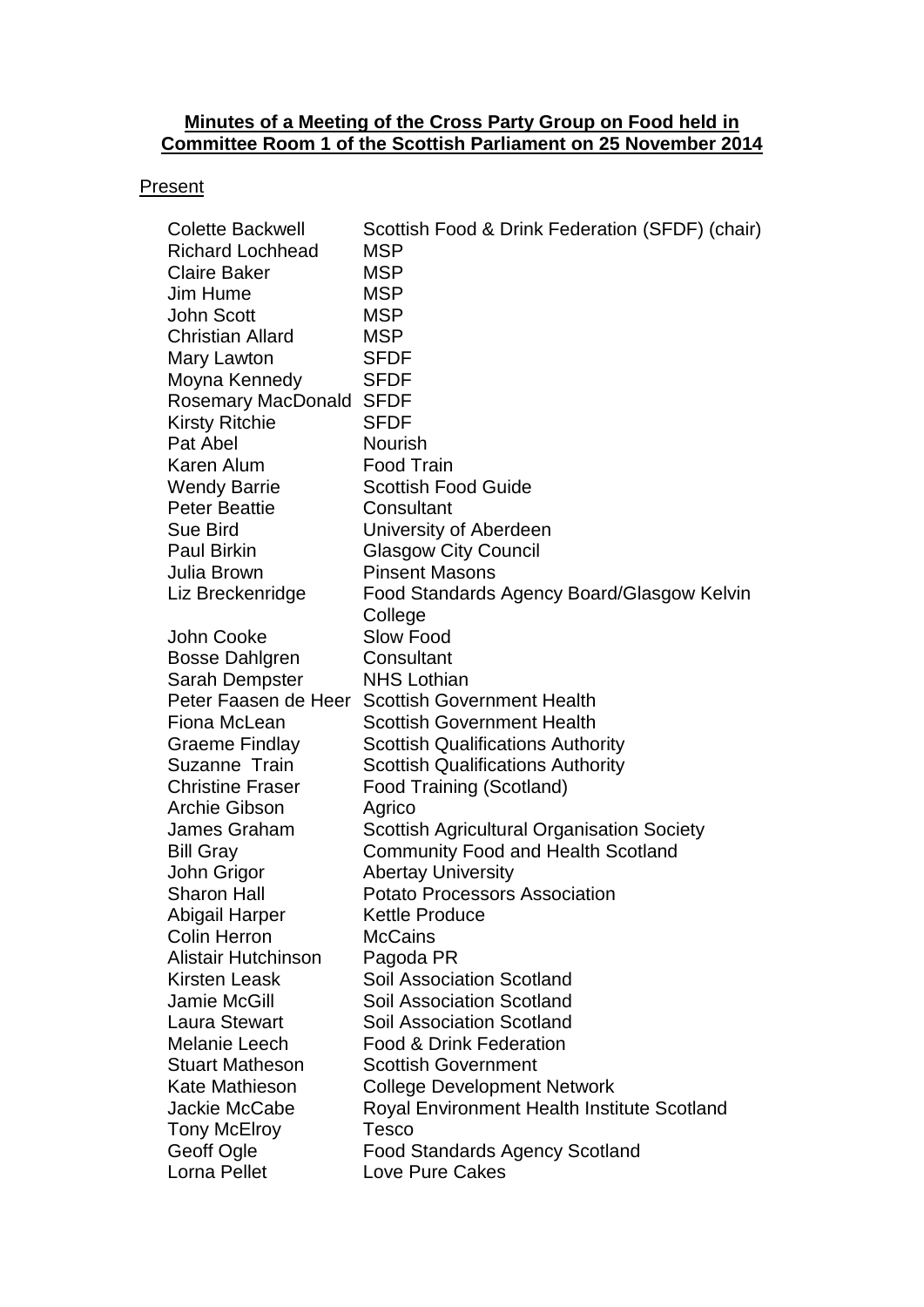| Ceri Ritchie           | <b>Scottish Agricultural College</b>           |
|------------------------|------------------------------------------------|
| Pam Rodway             | <b>Crofting Connections</b>                    |
| Ian Shankland          | Lanarkshire Community Food & Health            |
|                        | Partnership                                    |
| lan Shearer            | Packaging Recycling Group Scotland             |
| <b>John Sleith</b>     | Society Chief Officers of Environmental Health |
|                        | Scotland                                       |
| <b>Clare Slipper</b>   | <b>National Farmers Union Scotland</b>         |
| <b>Gary Stephenson</b> | Devro                                          |
| <b>Frank Strang</b>    | <b>Scottish Government</b>                     |
| <b>Kelvin Thomson</b>  | <b>Pinnacle Food and Drink</b>                 |
| Mona Vaghefian         | <b>McDonalds</b>                               |
| James Withers          | Scotland Food and Drink                        |
| <b>Rachel Wicklow</b>  | Scobie & Junor                                 |
| Jon Wilkin             | <b>Abertay University</b>                      |
| Gina Wilson            | <b>Carnegie Trust</b>                          |
| <b>Wendy Wrieden</b>   | <b>Robert Gordon University</b>                |

#### Apologies for Absence

These were received from Patrick Harvie, Rob Gibson, Moyra Burns, Alison Clews, Willie Fergusson, Alistair Macphie, Stanley Bernard and Martyn Gray.

1. Minutes of the last meeting

These were proposed by Laura Stewart and seconded by Christine Fraser.

2. The Landscape for Food and Drink Post Referendum

Colette Backwell(CoB), thanked Richard Lochhead MSP, Cabinet Secretary for Rural Affairs, Food and the Environment, for agreeing to speak and noted the meeting would focus on the landscape for food and drink post referendum and how further devolution could help address the challenges we face in Scotland's aspiration to become "A Good Food Nation".

#### **Richard Lochhead MSP, Cabinet Secretary for Rural Affairs, Food and the Environment (RL)**

RL welcomed the excellent turnout from a broad range of backgrounds and sectors who are all passionate about food. He noted the following:

- It was a timely opportunity to have this discussion as we are reflecting on the food policy and next steps
- Scotland's food and drink industry is a success story with strong sales and exports and there are still opportunities there to be taken
- The objective of the Good Food Nation is to change Scotland's food culture and what others think of us
- A story is needed that considers food in the round including tourism and children's food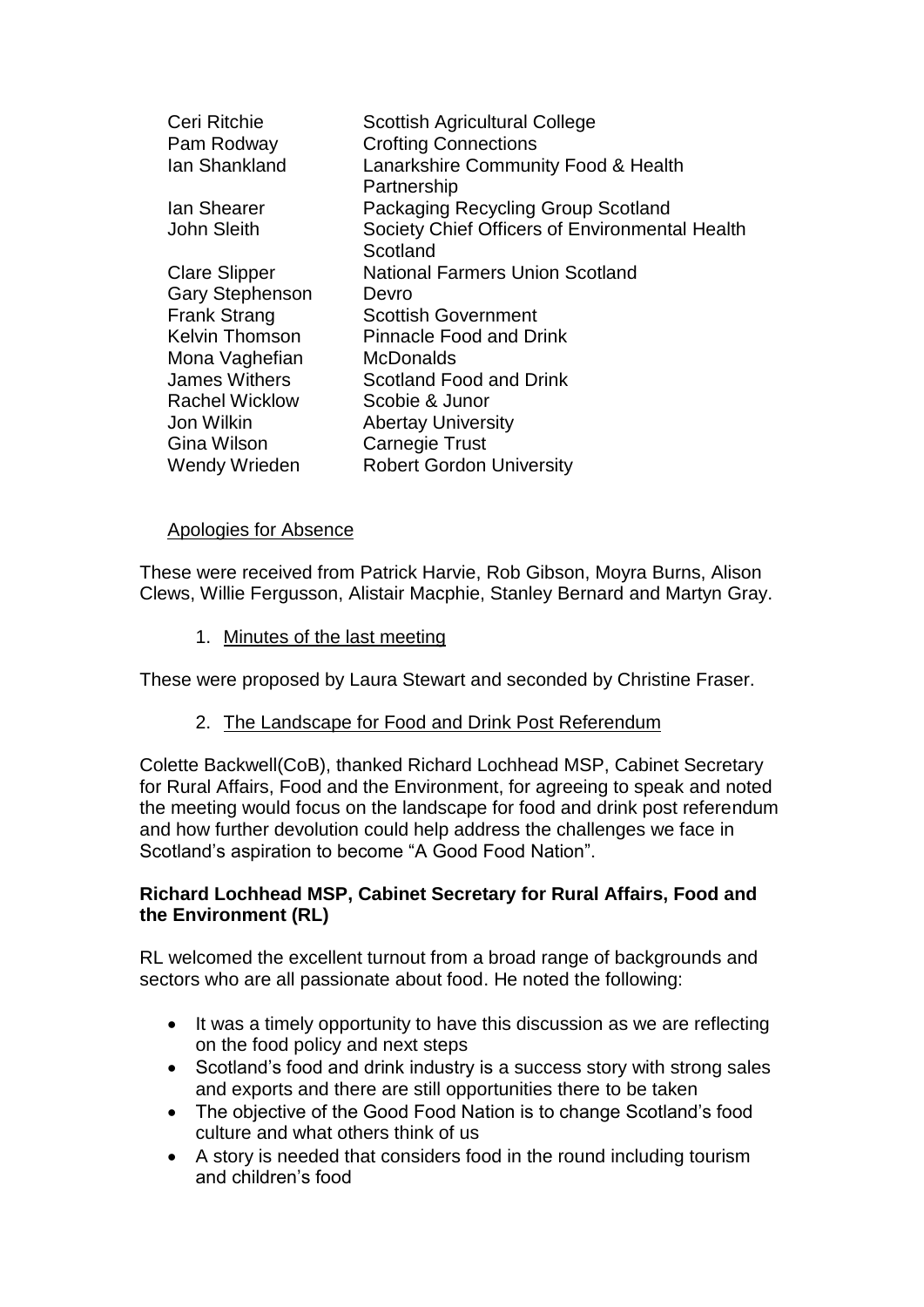Post referendum he thought there should be;

- Continued engagement at grass roots level with the "Scottish food movement"
- More powers for The Scottish Government (SG) to help deliver their vision
- Control for SG of all levies in Scotland and how they are deployed. This levy revenue should be used to promote Scotland's produce.
- More involvement for Scotland in European policies through further devolution. At the moment the Scottish Parliament implements EU law but has no formal input.

# **Claire Baker MSP (ClB)**

ClB welcomed the Cabinet Secretary's statement and the comprehensive nature of the Good Food Nation document. She noted the following:

- The health issues need to be debated more in the Scottish Parliament; different Scottish Government departments need to work together more and not in silos so initiatives match up.
- There have been radical changes on issues such as alcohol and smoking but nothing on food. The Food Commission might help but we need to be honest about our food habits.
- Some traditional Scottish products may not be as healthy as our fresh produce. We need to responsible when promoting our products including overseas.
- The price of food is a barrier for some.
- Children's health is a big issue that needs to be resolved, some children are obese and others are going to bed hungry.
- Scotland's reputation on food safety and standards is important, everyone is vulnerable, and we need to protect Scotland from criminality.
- Public health is already devolved, the Food Standards Agency is devolved, and we have the levers to improve public health already. By 2030 the NHS will be spending £3bn on obesity.

# **Jim Hume MSP (JH)**

JH said:

- Scotland is known for its high standards of food from farm to fork and has a good reputation.
- The quality of the brand needs to be protected; the horse meat incident reminded us how complicated food chains are and some of the perils of producing low cost foods. It gave a good opportunity to shine the spotlight on our farm products. We need to keep protecting the quality of our brands.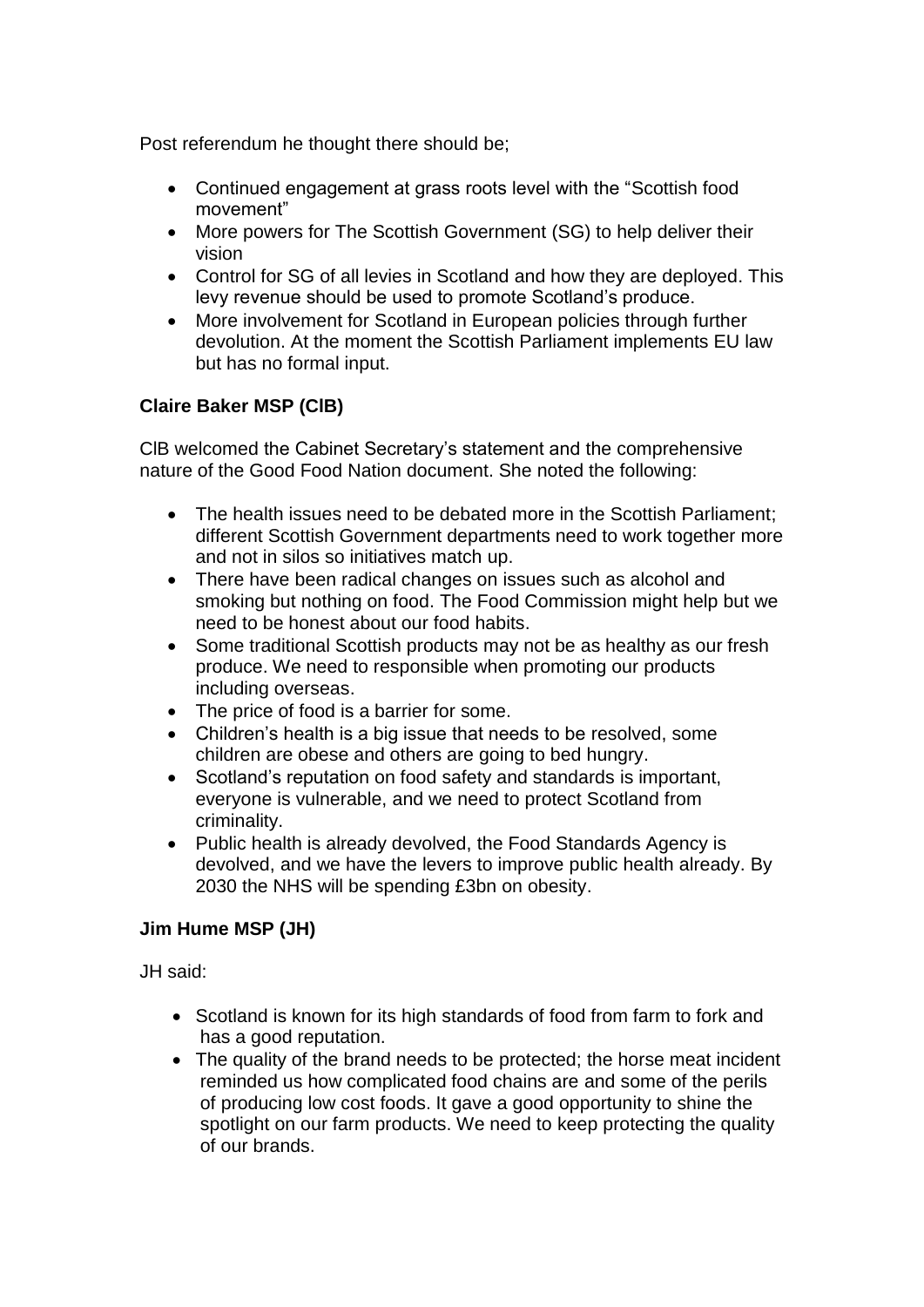- He highlighted that new entrants to the market have need for support and we need to tackle bullying behaviour from the supermarkets.
- SG needs to use the powers they already had to protect the reputation of food and farm as a priority. He also said we need to make the best of rural communities.
- He noted there is a lot more work to be done on health.

# **John Scott MSP (JS)**

John Scott noted that 2015 would be the year of food and drink and so capitalise on the success of the events in 2014. He welcomed the Good Food Nation (GFN) document and the focus on children's food and local food. He highlighted the success of the food and drink industry and noted the following challenges in becoming a GFN:

- Obesity needed to be addressed with the percentage of adults who are obese increasing from 52-62% between 1995 and 2012 and with 31% of children currently overweight. The NHS will spend £3bn on obesity in 2030.
- There are real limits to what Scotland's land can produce. He thought we were good at promoting our products and creating demand but there was a worry of running out of raw materials. We are 68% selfsufficient now compared to 87% 20 years ago.
- Skills are an issue –wait to see what Smith commission says on tax and employment law.
- Devolution is not the answer the single market must not be diluted. We need different ways of working and need to work together better globally building transnational partnerships and global co-operatives.

The floor was opened for questions to the Cabinet Secretary (who attended part of the session) and speakers.

Topics raised covered:

- The role of education, local food and cooking from scratch:
- The potential impact of devolution of levies on availability of levy board R&D funding in Scotland;
- How government intend to engage with the least vocal in society on GFN;
- The role of local champions;
- Community projects;
- The need for a public debate on food and health to engage people and change behaviour;
- The difficulties in changing people's behaviour and need for radical approaches;
- The definition of 'good' food in GFN:
- Public contracts for food;
- Importance of the food and drink manufacturing sector to the economy: